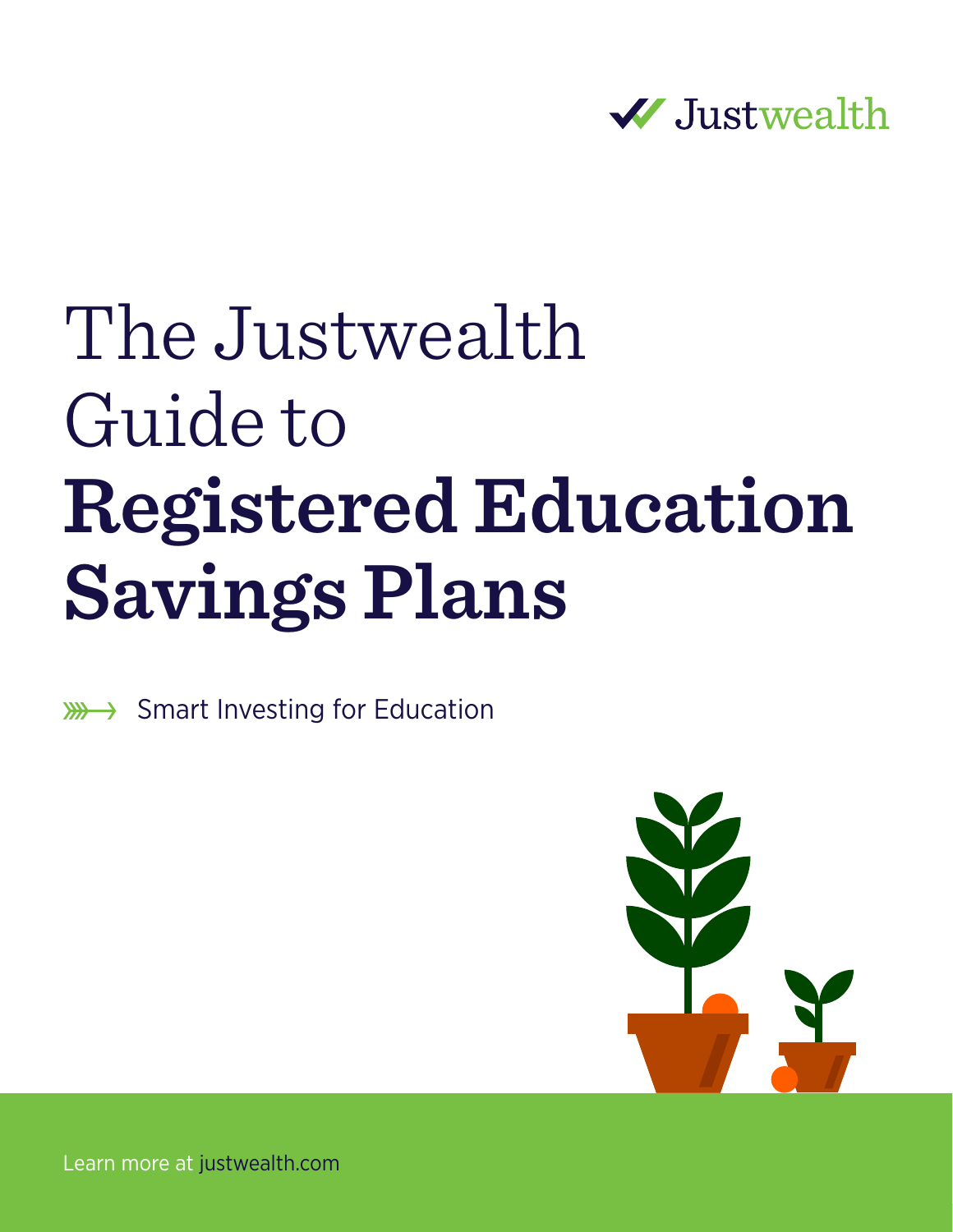# Saving for your child's education can be one of the most rewarding investments that you can make.

In addition to opening doors to career paths and increased earning potential for your child, investments in a Registered Education Savings Plan may be eligible for a Canada Education Savings Grant for up to 20% of your annual contribution!



#### **RESP Basics**

Paying for your child's education may be the second largest expense that you will incur in your lifetime next to the cost of purchasing a home. While the annual cost of education may vary greatly depending on the program chosen, province or country of the educational institution and the living expenses required, a reasonable current estimate could range from \$15,000 to \$25,000 per year

#### What is an RESP?

From a practical perspective, a Registered Education Savings Plan (RESP or "the Plan") is a tax-sheltered investment account used to help save for a child's post-secondary education.

#### How does an RESP work?

A subscriber (for example a parent) will open an RESP account and make contributions to the Plan. The subscriber will designate one or more beneficiaries to be the recipient(s) of the proceeds of the Plan. All contributions, government grants and investment income accumulate on a tax-sheltered basis within the RESP account. Upon enrollment in a qualifying program at a

for a child living away from home attending a college or university in Canada. If your child will not be enrolling in post-secondary education for another 10 or more years, you can expect that the costs may be close to double the current estimates.

To provide you with some background on Registered Education Savings Plans (RESPs), we have prepared some common questions and answers:

post-secondary educational institution, proceeds from the RESP may begin to be paid out.

#### What if I have more than one child?

Subscribers have the ability to open up Individual RESP accounts or Family RESP accounts. Family plans allow subscribers to name more than one beneficiary in an RESP, but each beneficiary must be connected by a blood relationship or by adoption. One of the benefits of a family plan is that the proceeds can be allocated to the beneficiaries in any proportion that you wish, it does not have to be split equally. Individual plans may be used if there is only one beneficiary, or in cases where multiple beneficiaries do not qualify for a family plan.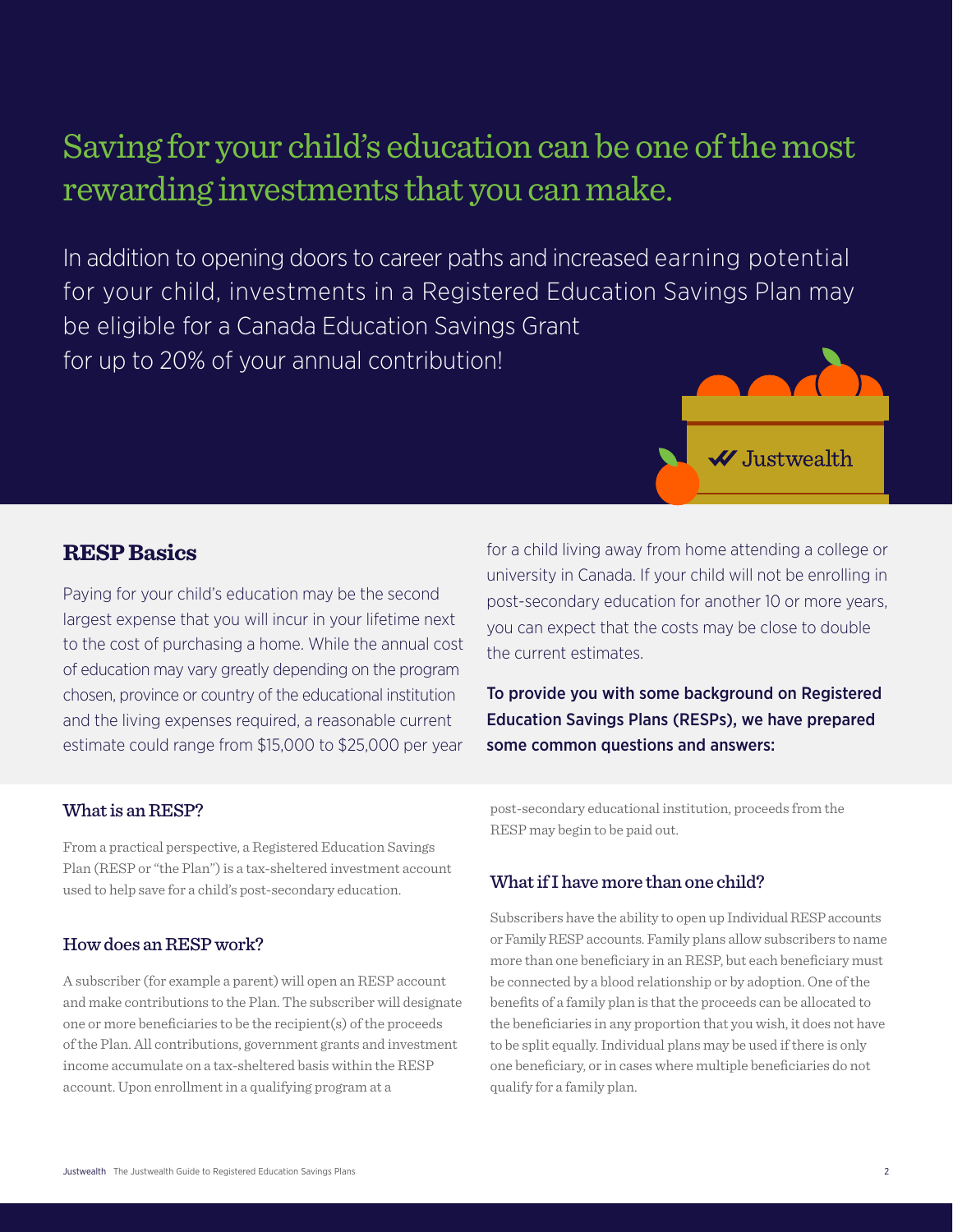

#### How can I qualify for a Canada Education Savings Grant (CESG)?

All eligible RESP beneficiaries up to age 15 qualify for a basic 20% government grant on contributions up to \$2,500 per year which equates to \$500. If there is unused grant room from a previous year, that amount can be doubled up to \$1,000. Beneficiaries aged 16 or 17 may only qualify for the CESG if contributions made in the year before attaining age 16 were at least \$2,000, or, if there have been at least four annual contributions of at least \$100 per year before attaining age 16. The lifetime limit of grant money paid to beneficiaries is \$7,200.

Some beneficiaries may qualify for additional annual CESG grant amounts of up to \$100 per year based on the level of net family income for a particular tax year. Please note that any additional grant amounts do not change the lifetime limit of \$7,200.

In addition to CESG grants, there are other incentives available from multiple government sources that can be used in conjunction with RESPs or education savings in general.

#### How much can I contribute to an RESP?

Presently, there is no annual limit for contributions to RESPs. However, there is an annual limit for the amount that can be paid for a CESG. The lifetime limit for contributions for any single beneficiary is \$50,000. A penalty of 1% per month is payable for any excess contribution over the lifetime limit.

#### How is the money paid out of an RESP?

Payments coming out of an RESP generally fall into one of three categories: a refund of the original contributions; educational assistance payments (EAPs); and accumulated income payments (AIPs). EAPs consist of any grant money or accumulated investment income that are paid out to beneficiaries. AIPs are any accumulated investment income payments that are paid out to someone other than the beneficiary (usually the subscriber).

#### What are the tax implications of RESPs?

Contributions made into an RESP are not tax deductible, and when refunded, the contributions will not be considered taxable income whether they are paid to the beneficiary or back to the subscriber. EAPs are deemed to be taxable income to the beneficiary, which usually has minimal tax consequences. AIPs are included in the taxable income of the recipient and are also subject to an additional tax of 20% (12% for Quebec residents).

#### What post-secondary institutions qualify for Education Assistance Payments (EAPs)?

Most Canadian post-secondary institutions qualify for EAPs, including universities, colleges, and private institutions. Many similar institutions outside of Canada also qualify. Employment and Social Development Canada (ESDC) maintains a list of qualifying institutions on their website (listed on the last page) and also has a toll-free number to call for clarification.

#### What if my child does not attend a post-secondary institution?

If a beneficiary does not attend a qualifying post-secondary institution, you may be able to designate an alternative beneficiary whether it is an individual or family plan. This option allows you to keep the contributions, investment income, and CESG (up to maximum limits per beneficiary) within the RESP account. If an alternative beneficiary cannot be named, the subscriber's contributions can be refunded tax-free, the CESG and any other government grants must be repaid, and the investment income can be paid out as AIPs once a few conditions are met.

It may be possible to transfer the investment income tax-free to a Registered Retirement Savings Plan (RRSP) or a Registered Disability Savings Plan (RDSP). Alternatively, you may claim a deduction to your RRSP (or other approved registered pension plan) to reduce your taxable income and the amount subject to the additional tax on AIPs.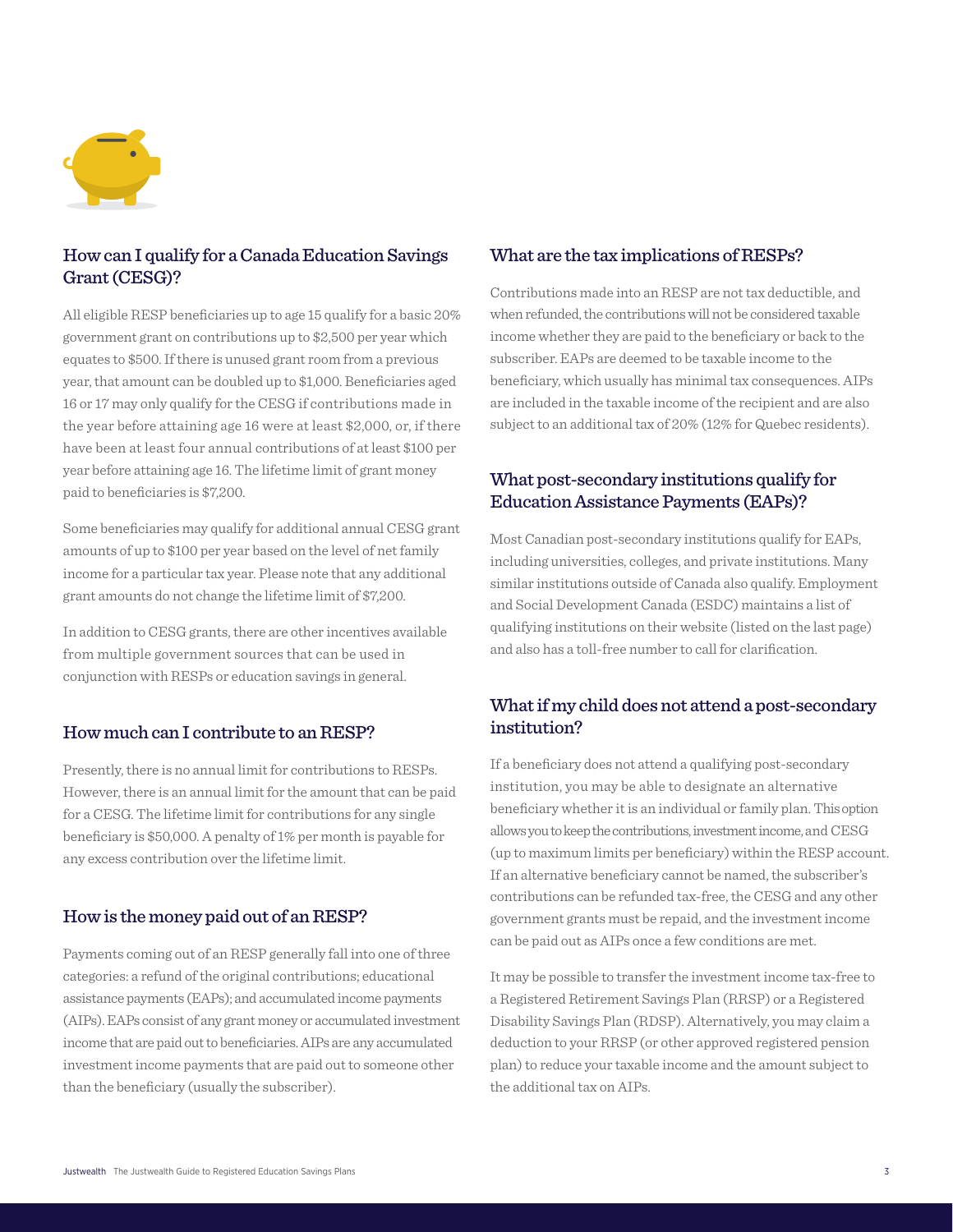# RESP Investing at Justwealth

Justwealth is the only investment manager in Canada that offers our innovative Education Target Date Portfolios: a unique investment solution that transforms itself automatically over time, eventually "maturing" in the exact year that your child will begin post-secondary education.

Subscribers who open up an RESP account at Justwealth are entitled to all of the same benefits and privileges as other Justwealth clients. Every client has access to a dedicated Personal Portfolio Manager who will be able to provide financial advice, counselling, and oversee all investment activity in your private account.

| <b>Justwealth Target Date Guide for 2022</b> |                      |                                |
|----------------------------------------------|----------------------|--------------------------------|
| Your Child's Year of Birth                   | Years to Enrollment* | Justwealth Education Portfolio |
| 2004                                         | Less than 1          | <b>Capital Preservation</b>    |
| 2005                                         | 1                    | Target Date 2023               |
| 2006                                         | $\overline{2}$       | Target Date 2024               |
| 2007                                         | 3                    | Target Date 2025               |
| 2008                                         | 4                    | Target Date 2026               |
| 2009                                         | 5                    | Target Date 2027               |
| 2010                                         | 6                    | Target Date 2028               |
| 2011                                         | 7                    | Target Date 2029               |
| 2012                                         | 8                    | Target Date 2030               |
| 2013                                         | 9                    | Target Date 2031               |
| 2014                                         | 10 <sup>°</sup>      | Target Date 2032               |
| 2015                                         | 11                   | Target Date 2033               |
| 2016                                         | 12                   | Target Date 2034               |
| 2017                                         | 13                   | Target Date 2035               |
| 2018                                         | 14                   | Target Date 2036               |
| 2019                                         | 15                   | Target Date 2037               |
| 2020                                         | 16                   | Target Date 2038               |
| 2021                                         | 17                   | Target Date 2039               |
| 2022                                         | 18                   | Target Date 2040               |

\* Can be used as a reference in the event that your child does not plan on attending post-secondary education in the year that he or she attains age 18.



### **Justwealth Education Target Date Portfolios**

- Perfectly aligned with enrollment dates
- Solutions for Individual or Family Plans
- Cost-effective investing: a fraction of the cost of a mutual fund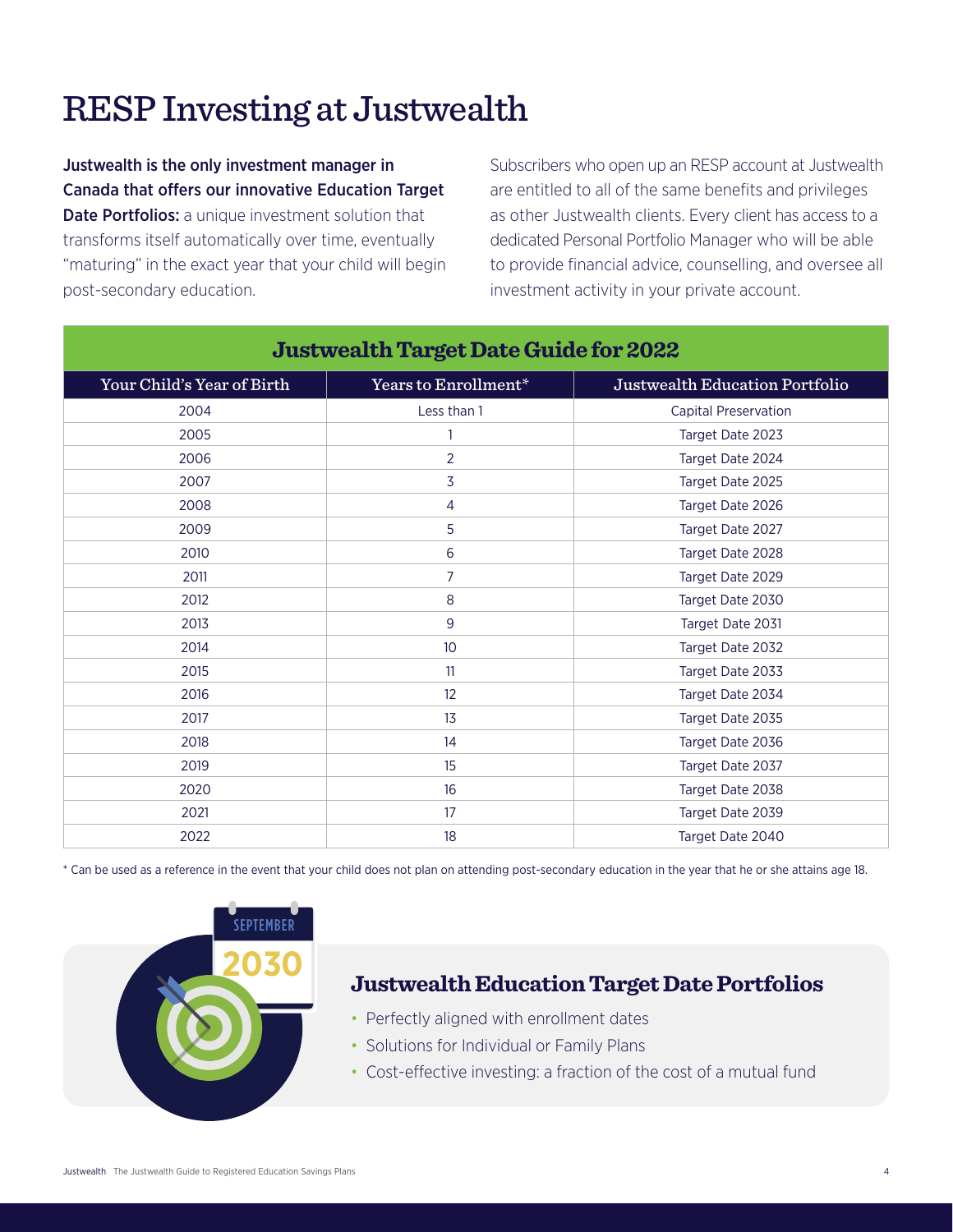

Justwealth has constructed an 18-year investment plan defined by the chart below (called a glide path) which specifies the target asset mix for each year within the 18-year cycle.

#### 100 90 80 70 60 50 40 30 20 10  $\Omega$ 1, 2, 3… **Equity Risk %** Years **until Enrollment** Years **Enrolled** 18 15 12 9 6 3 0 **Target** Date **2040 Target** Date **2037** Target Date **2034** Target Date **2031** Target Date **2028** Target Date **2025 Justwealth Capital Preservation Portfolio**

## **Justwealth Education Glide Path**

The glide path emphasizes growth in the early years and smartly transitions over time to the Justwealth Capital Preservation Portfolio in the year that your child will enroll in a post-secondary institution. By investing according to the plan, your Portfolio will always be invested at a risk level that is appropriate for the time remaining to enrollment.

Other RESP investment programs that do not have an asset mix that changes over time, or have a maturity date that does not coincide with the year of your child's enrollment, may not maximize your investment potential or may be exposed to undue market risk near the time of enrollment.